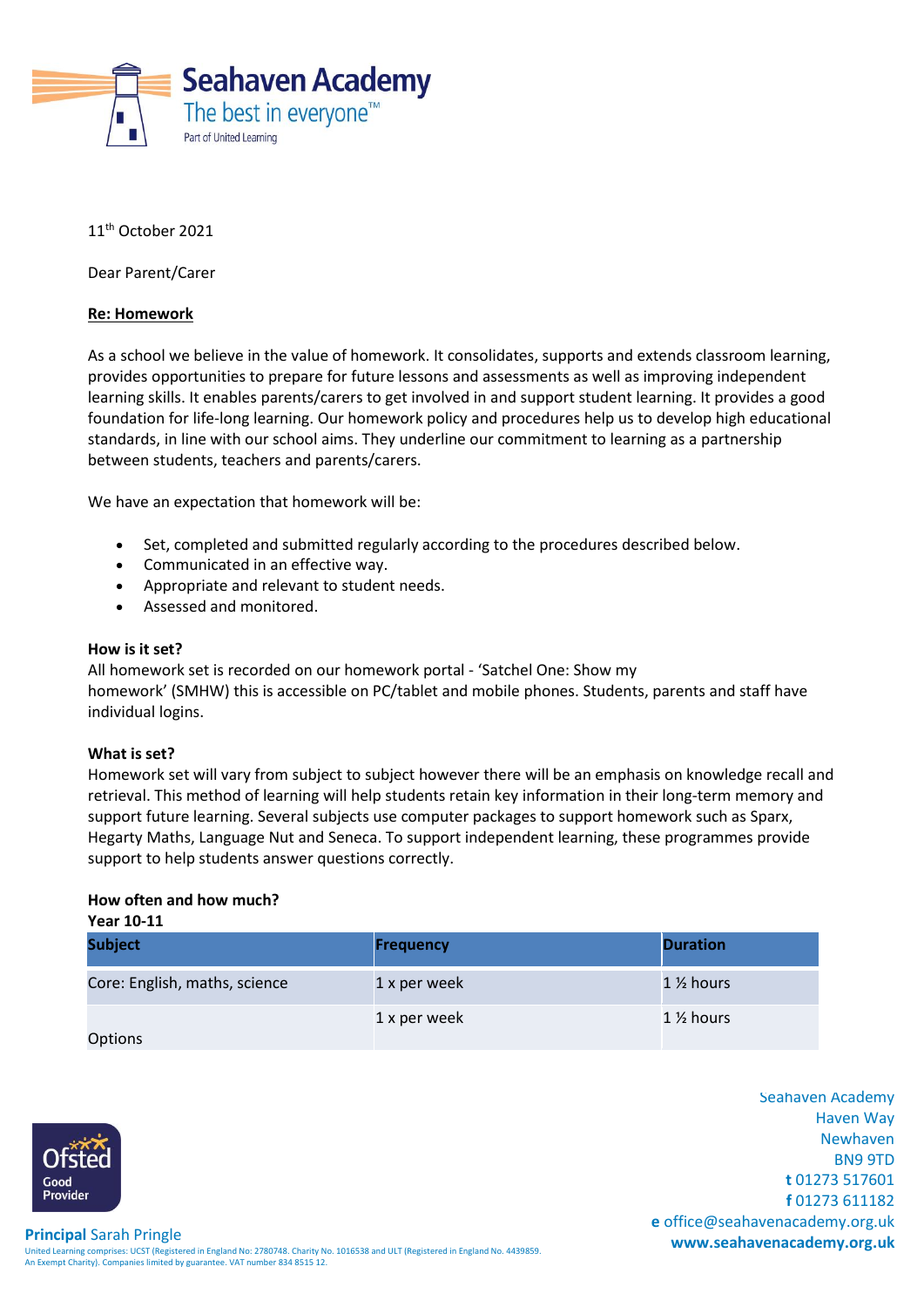#### **Year 7-9**

| <b>Subject</b>                | <b>Frequency</b> | <b>Duration</b> |
|-------------------------------|------------------|-----------------|
| Core: English, maths, science | 1 x per week     | 1 hour          |
| Other subjects                | 1 x per week*    | 1 hour          |

\*We operate a 2-week timetable therefore it may be an extended piece is set fortnightly.

# **What support is available in school?**

Keep Up - Subjects run a weekly after school session to support students that need additional help to complete the work or who need computer access. These sessions are supervised by subject specialist teachers who can support as needed. All students can attend these sessions.

# **What happens if the work is not completed?**

Any student who fails to meet a homework deadline will be placed in a 'Catch Up Session'. Catch up sessions take place after school and students are expected to attend. Parents/carers will receive an email notification if their son/daughter has been placed in a 'Catch Up Session'. Each session lasts for a maximum of 60 minutes. The focus of these sessions is to support all students completing the work to the required standard and not sanction students for not completing the work. Students can leave the session when the work is completed and are not required to stay for the full 60 minutes if this is done.

| Day      | Subject                           | Room            |
|----------|-----------------------------------|-----------------|
|          |                                   |                 |
| Monday   | <b>Physical Education</b>         | PE              |
|          | <b>Visual Arts</b>                | N35             |
|          | <b>KS3 Humanities</b>             | EO <sub>1</sub> |
|          | KS4 English                       | N <sub>16</sub> |
| Tuesday  | <b>KS4 Humanities</b>             | E01             |
|          | KS3 Maths                         | N32             |
|          | Performing Arts                   | Drama Studio    |
|          | <b>KS3 Science</b>                | DT ICT          |
| Thursday | <b>KS3 English</b>                | S <sub>15</sub> |
|          | KS4 Maths                         | N32             |
|          | <b>KS4 Science</b>                | N <sub>16</sub> |
|          | French                            | EO <sub>1</sub> |
| Friday   | Senior Team Catch Up              | <b>LRC</b>      |
|          |                                   |                 |
| Each Day | <b>General Homework Provision</b> | <b>LRC</b>      |
|          |                                   |                 |

A copy of the Keep Up-Catch Up programme is shown below: